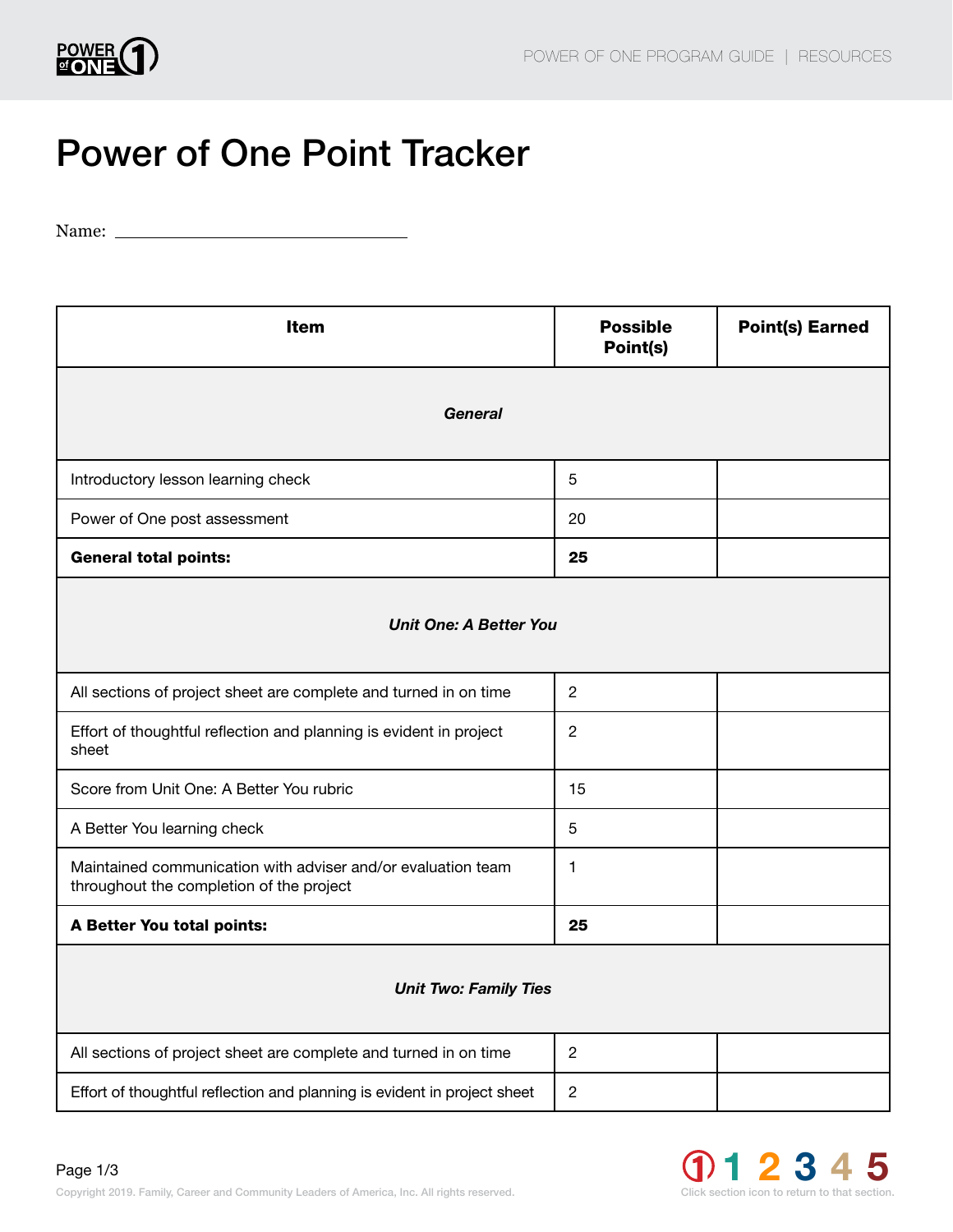

| Score from Unit Two: Family Ties rubric                                                                  | 15 |  |
|----------------------------------------------------------------------------------------------------------|----|--|
| Family Ties learning check                                                                               | 5  |  |
| Maintained communication with adviser and/or evaluation team<br>throughout the completion of the project |    |  |
| <b>Family Ties total points:</b>                                                                         | 25 |  |

## *Unit Three: Working on Working*

| All sections of project sheet are complete and turned in on time                                         | 2  |  |
|----------------------------------------------------------------------------------------------------------|----|--|
| Effort of thoughtful reflection and planning is evident in project<br>sheet                              | 2  |  |
| Score from Unit Three: Working on Working rubric                                                         | 15 |  |
| Working on Working learning check                                                                        | 5  |  |
| Maintained communication with adviser and/or evaluation team<br>throughout the completion of the project |    |  |
| <b>Working on Working total points:</b>                                                                  | 25 |  |

## *Unit Four: Take the Lead*

| All sections of project sheet are complete and turned in on time                                         | 2  |  |
|----------------------------------------------------------------------------------------------------------|----|--|
| Effort of thoughtful reflection and planning is evident in project<br>sheet                              | 2  |  |
| Score from Unit Four: Take the Lead rubric                                                               | 15 |  |
| Take the Lead learning check                                                                             | 5  |  |
| Maintained communication with adviser and/or evaluation team<br>throughout the completion of the project |    |  |
| Take the Lead total points:                                                                              | 25 |  |